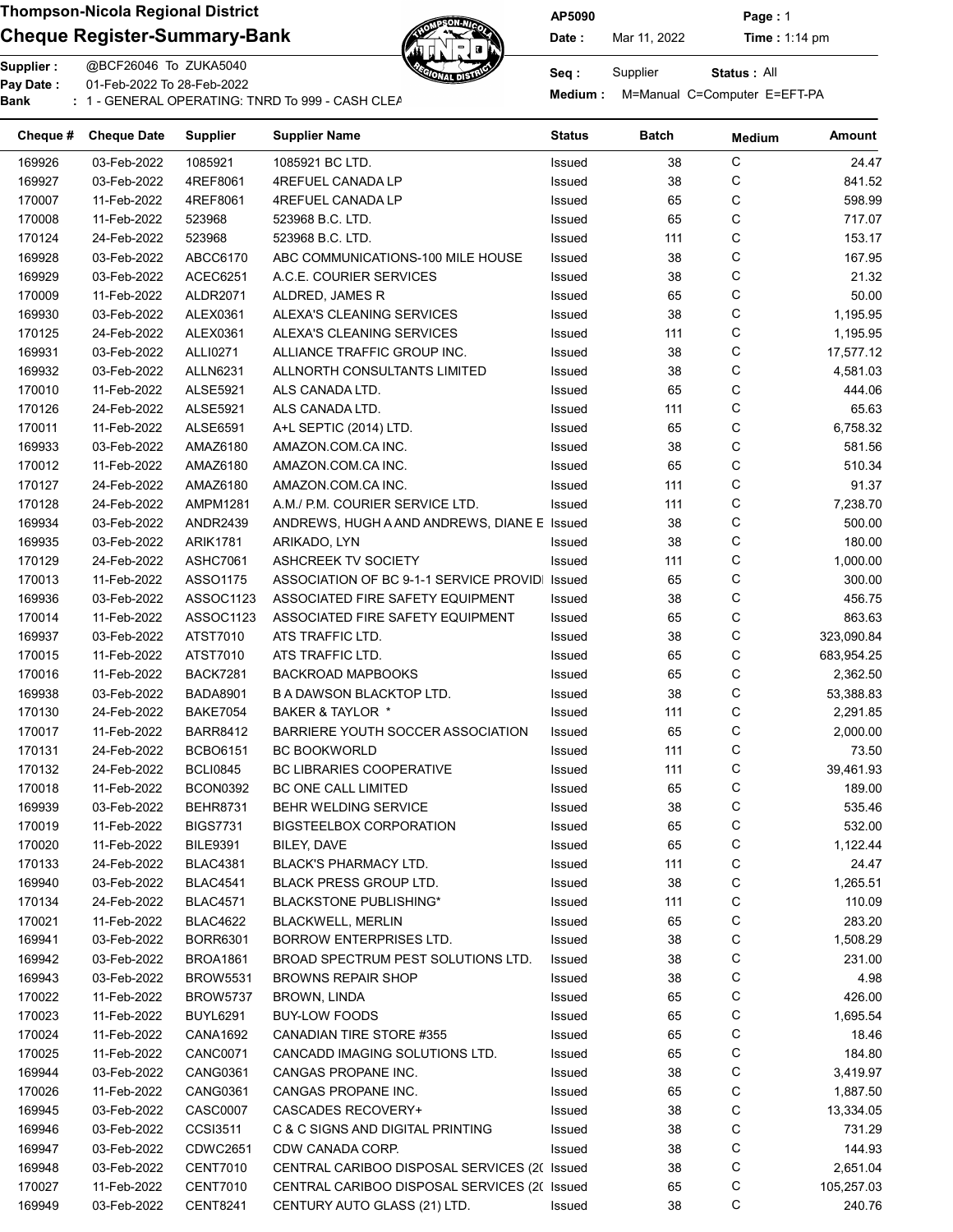## Cheque Register-Summary-Bank Date: Nar 11, 2022 Time : 1:14 pm



AP5090 Page : 2

Status : All

Supplier : @BCF26046 To ZUKA5040 Seq : Supplier : @BCF26046 To ZUKA5040 Pay Date : 01-Feb-2022 To 28-Feb-2022 Pay Date : Computer E=EFT-PA<br>Bank : 1 - GENERAL OPERATING: TNRD To 999 - CASH CLEARNING: TREARNING BANKING BANKING BANKING BANKING BANKING

| Cheque # | <b>Cheque Date</b> | <b>Supplier</b>                | Supplier Name                              | Status    | Batch | <b>Medium</b> | <b>Amount</b> |
|----------|--------------------|--------------------------------|--------------------------------------------|-----------|-------|---------------|---------------|
| Bank : 1 |                    | <b>GENERAL OPERATING: TNRD</b> |                                            |           |       |               |               |
| 170028   | 11-Feb-2022        | <b>CENT8241</b>                | CENTURY AUTO GLASS (21) LTD.               | Issued    | 65    | С             | 3.75          |
| 170029   | 11-Feb-2022        | <b>CHAS2232</b>                | <b>CHASE MEDICAL CLINIC</b>                | Issued    | 65    | С             | 78.40         |
| 169950   | 03-Feb-2022        | CHIN6191                       | <b>CHINOOK CONSTRUCTION</b>                | Issued    | 38    | C             | 500.00        |
| 169951   | 03-Feb-2022        | CINT0372                       | <b>CINTAS CANADA LIMITED</b>               | Issued    | 38    | С             | 598.47        |
| 169952   | 03-Feb-2022        | CITY6091                       | <b>CITY OF KAMLOOPS</b>                    | Issued    | 38    | С             | 240,227.26    |
| 170030   | 11-Feb-2022        | CITY6091                       | <b>CITY OF KAMLOOPS</b>                    | Issued    | 65    | С             | 44,806.40     |
| 170135   | 24-Feb-2022        | <b>CIVI1101</b>                | <b>CIVICINFO BC</b>                        | Issued    | 111   | С             | 1,152.90      |
| 170136   | 24-Feb-2022        | <b>CLEA7281</b>                | <b>CLEARWATER LODGE</b>                    | Issued    | 111   | С             | 299.00        |
| 170031   | 11-Feb-2022        | <b>CLEA7821</b>                | <b>CLEARTECH INDUSTRIES INC.</b>           | Issued    | 65    | С             | 2,786.09      |
| 170032   | 11-Feb-2022        | <b>CLEM2292</b>                | CLEMENT, YOLAND P                          | Issued    | 65    | С             | 50.00         |
| 169953   | 03-Feb-2022        | CLOV2340                       | CLOVERDALE PAINT INC.                      | Issued    | 38    | C             | 127.37        |
| 169954   | 03-Feb-2022        | CORP6221                       | CORPORATE EXPRESS CANADA INC.              | Issued    | 38    | C             | 2,720.27      |
| 170137   | 24-Feb-2022        | CORP6221                       | CORPORATE EXPRESS CANADA INC.              | Issued    | 111   | C             | 275.49        |
| 170033   | 11-Feb-2022        | <b>CRAI3051</b>                | CRAIG, DUNHAM                              | Issued    | 65    | С             | 259.00        |
| 170034   | 11-Feb-2022        | <b>CROW2341</b>                | CROWE, ROD                                 | Issued    | 65    | С             | 259.60        |
| 169955   | 03-Feb-2022        | DAWS6183                       | DAWSON INTERNATIONAL TRUCK CENTRES         | Issued    | 38    | С             | 210.47        |
| 170035   | 11-Feb-2022        | DAWS6183                       | DAWSON INTERNATIONAL TRUCK CENTRES         | Issued    | 65    | С             | 784.22        |
| 169956   | 03-Feb-2022        | <b>DEFI0261</b>                | DEFIANCE ENT. INC.                         | Issued    | 38    | C             | 1,984.50      |
| 170036   | 11-Feb-2022        | DELT0542                       | DELTA HOTEL KAMLOOPS                       | Issued    | 65    | C             | 1,749.45      |
|          |                    |                                |                                            |           |       | C             |               |
| 169636   | 13-Jan-2022        | <b>DELT2210</b>                | DELTEK INC. *                              | Cancelled | 110   |               | $-9,016.00$   |
| 170138   | 24-Feb-2022        | <b>DELT2210</b>                | DELTEK INC. *                              | Issued    | 111   | С             | 9,016.00      |
| 170037   | 11-Feb-2022        | <b>DEMO7561</b>                | DEMOS, RICHARD AND DEMOS, AUDREY           | Issued    | 65    | C             | 500.00        |
| 170038   | 11-Feb-2022        | <b>DESI4732</b>                | DESILETS, GERALD D                         | Issued    | 65    | С             | 1,575.00      |
| 169957   | 03-Feb-2022        | <b>DIST7141</b>                | <b>DISTRICT OF BARRIERE</b>                | Issued    | 38    | С             | 224.40        |
| 169958   | 03-Feb-2022        | DOLL3400                       | <b>DOLLARAMA</b>                           | Issued    | 38    | С             | 50.40         |
| 170039   | 11-Feb-2022        | ELLI6241                       | ELLIOTT, RONAYE H.                         | Issued    | 65    | C             | 151.04        |
| 169959   | 03-Feb-2022        | <b>EXCE2070</b>                | EXCEED ELECTRICAL ENGINEERING LTD.         | Issued    | 38    | С             | 994.23        |
| 170139   | 24-Feb-2022        | <b>EXCE4861</b>                | EXCEL PERSONNEL INC.                       | Issued    | 111   | С             | 1,493.52      |
| 169960   | 03-Feb-2022        | <b>EXPS2347</b>                | EXP SERVICES INC.                          | Issued    | 38    | С             | 2,678.81      |
| 170040   | 11-Feb-2022        | <b>EXPS2347</b>                | <b>EXP SERVICES INC.</b>                   | Issued    | 65    | С             | 1,242.94      |
| 170041   | 11-Feb-2022        | <b>FATH2341</b>                | FATHER'S - DO NOT USE                      | Issued    | 65    | С             | 5,115.60      |
| 169961   | 03-Feb-2022        | <b>FELB8231</b>                | FELBUR, PETER                              | Issued    | 38    | С             | 200.00        |
| 169962   | 03-Feb-2022        | <b>FIDA5991</b>                | <b>FIDANZA ENTERPRISES</b>                 | Issued    | 38    | С             | 500.00        |
| 170042   | 11-Feb-2022        | <b>FLEE7951</b>                | FLEETWEST ENTERPRISES LTD.                 | Issued    | 65    | C             | 52.82         |
| 169963   | 03-Feb-2022        | <b>FOUR7601</b>                | FOUR STAR COMMUNICATIONS INC               | Issued    | 38    | С             | 515.29        |
| 170043   | 11-Feb-2022        | <b>FOUR7601</b>                | FOUR STAR COMMUNICATIONS INC               | Issued    | 65    | С             | 126.00        |
| 169964   | 03-Feb-2022        | <b>FRAN4491</b>                | <b>FRANKLY COFFEE</b>                      | Issued    | 38    | С             | 223.62        |
| 169965   | 03-Feb-2022        | <b>FRAT4901</b>                | <b>FRATELLI FOODS</b>                      | Issued    | 38    | С             | 422.10        |
| 169966   | 03-Feb-2022        | <b>FULT6181</b>                | FULTON & COMPANY LLP                       | Issued    | 38    | С             | 1,212.96      |
| 169967   | 03-Feb-2022        | G3CO5861                       | <b>G3 CONSULTING LTD.</b>                  | Issued    | 38    | С             | 29,937.08     |
| 169968   | 03-Feb-2022        | GALA9321                       | GALAXY BROADBAND COMMUNICATIONS IN( Issued |           | 38    | С             | 144.48        |
| 170044   | 11-Feb-2022        | GALA9321                       | GALAXY BROADBAND COMMUNICATIONS IN(Issued  |           | 65    | С             | 1,431.53      |
| 170045   | 11-Feb-2022        | GALB0841                       | <b>GALBRAITH, MURRAY K</b>                 | Issued    | 65    | С             | 500.00        |
| 169969   | 03-Feb-2022        | <b>GAUD7060</b>                | GAUDREAU, PHIL                             | Issued    | 38    | С             | 433.65        |
| 169970   | 03-Feb-2022        | <b>GEHL7191</b>                | GEHL, ROBERT D AND ELLIOT, ELIZABETH L     | Issued    | 38    | С             | 500.00        |
| 170046   | 11-Feb-2022        | GFLE5921                       | GFL ENVIRONMENTAL INC.                     | Issued    | 65    | С             | 441.00        |
| 170047   | 11-Feb-2022        | GFOA0511                       | <b>GFOABC</b>                              | Issued    | 65    | С             | 1,636.95      |
| 169971   | 03-Feb-2022        | GILLI7491                      | GILLIS, KENNETH                            | Issued    | 38    | C             | 118.00        |
| 170048   | 11-Feb-2022        | GILLI7491                      | GILLIS, KENNETH                            | Issued    | 65    | C             | 725.00        |
| 169972   | 03-Feb-2022        | GOLD1254                       | GOLD COUNTRY COMMUNITIES SOCIETY           | Issued    | 38    | C             | 1,788.27      |
| 170049   | 11-Feb-2022        | GOLD7890                       | GOLD TRAIL RECYCLING LTD.                  | Issued    | 65    | С             | 450.23        |
| 169973   | 03-Feb-2022        | GRAH0241                       | <b>GRAHAM, HERB</b>                        | Issued    | 38    | С             | 1,780.62      |
| 170050   | 11-Feb-2022        | GRAH0241                       | <b>GRAHAM, HERB</b>                        | Issued    | 65    | С             | 500.00        |
| 170051   | 11-Feb-2022        | <b>HACH7350</b>                | HACH SALES & SERVICE CANADA LP             | Issued    | 65    | С             | 1,642.37      |
|          |                    |                                |                                            |           | 65    | С             | 47.10         |
| 170052   | 11-Feb-2022        | <b>HALV6231</b>                | HALVORSON, JENNIFER                        | Issued    |       |               |               |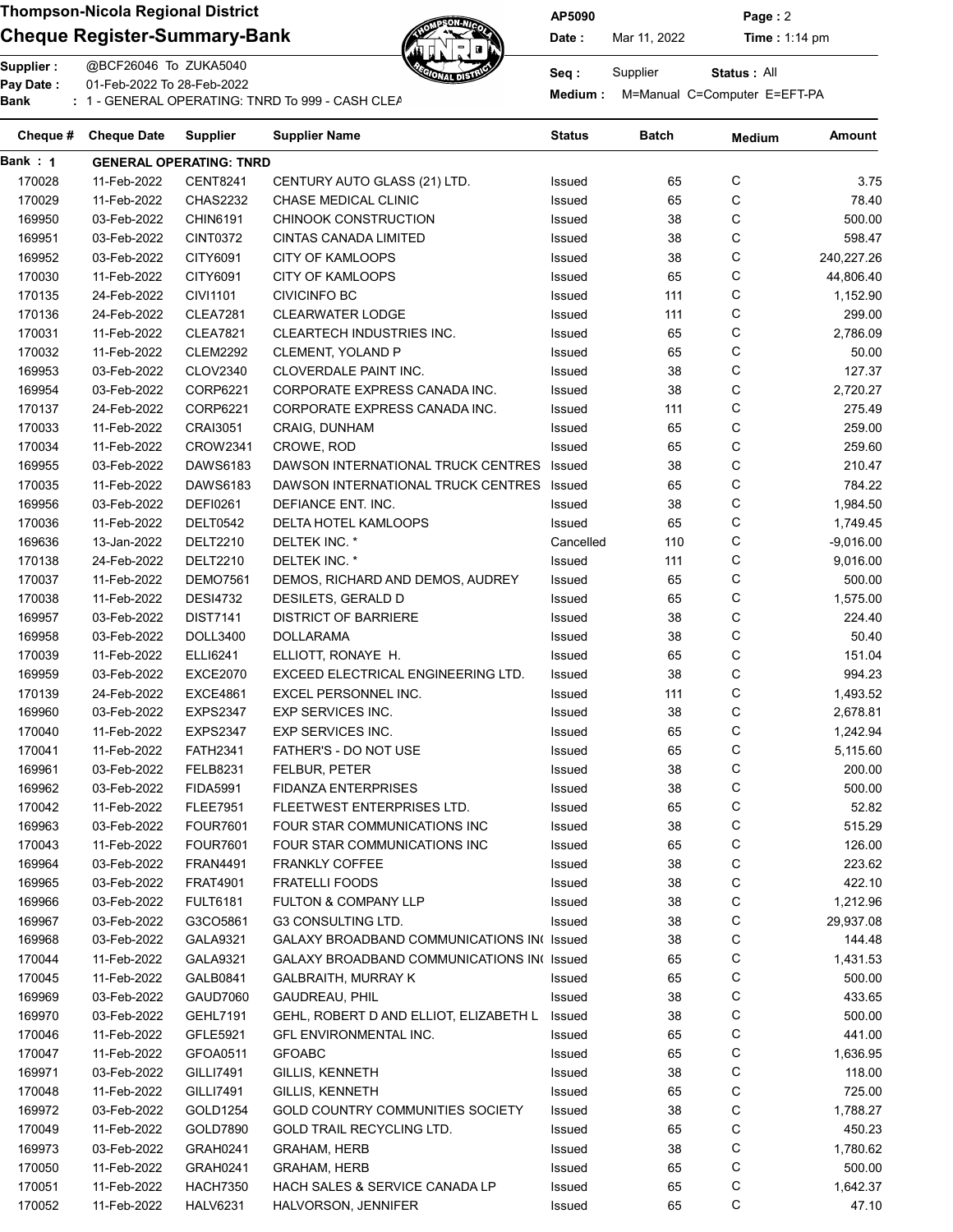## Cheque Register-Summary-Bank  $\overbrace{A}$  Date: Mar 11, 2022 Time : 1:14 pm



AP5090 Page : 3

Status : All

Supplier : @BCF26046 To ZUKA5040 Seq : Supplier : @BCF26046 To ZUKA5040 Pay Date : 01-Feb-2022 To 28-Feb-2022

Pay Date : Computer E=EFT-PA<br>Bank : 1 - GENERAL OPERATING: TNRD To 999 - CASH CLEARNING: TREARNING BANKING BANKING BANKING BANKING BANKING

| Cheque # | <b>Cheque Date</b> | Supplier                       | <b>Supplier Name</b>                        | Status | Batch | <b>Medium</b> | Amount    |
|----------|--------------------|--------------------------------|---------------------------------------------|--------|-------|---------------|-----------|
| Bank : 1 |                    | <b>GENERAL OPERATING: TNRD</b> |                                             |        |       |               |           |
| 170053   | 11-Feb-2022        | <b>HAMP7861</b>                | <b>HAMPTON INN KAMLOOPS</b>                 | Issued | 65    | С             | 2,308.57  |
| 169974   | 03-Feb-2022        | <b>HANN0361</b>                | HANNA'S CONSTRUCTION SERVICES LTD.          | Issued | 38    | С             | 425.25    |
| 170054   | 11-Feb-2022        | <b>HANN0361</b>                | HANNA'S CONSTRUCTION SERVICES LTD.          | Issued | 65    | C             | 2,777.25  |
| 170140   | 24-Feb-2022        | <b>HARD9401</b>                | HARDY EQUIPMENT SERVICES LTD.               | Issued | 111   | С             | 3,790.50  |
| 170055   | 11-Feb-2022        | <b>HOGG1521</b>                | HOGG, DAVID C AND BRYSON, ANIKO             | Issued | 65    | С             | 500.00    |
| 170056   | 11-Feb-2022        | <b>HOUL2091</b>                | HOULE ELECTRIC LIMITED                      | Issued | 65    | C             | 4,019.94  |
| 170057   | 11-Feb-2022        | <b>HUBF3901</b>                | HUB FIRE ENGINES & EQUIPMENT LTD.           | Issued | 65    | С             | 883.48    |
| 170006   | 08-Feb-2022        | <b>ICES6080</b>                | ICESOFT TECHNOLOGIES HOLDINGS LTD.          | Issued | 42    | С             | 3,150.00  |
| 170058   | 11-Feb-2022        | <b>ICON3961</b>                | <b>ICONIX WATERWORKS LP</b>                 | Issued | 65    | С             | 51.01     |
| 169975   | 03-Feb-2022        | <b>ICSC4733</b>                | ICS CLEAN SUPPLIES LTD.                     | Issued | 38    | С             | 192.12    |
| 170059   | 11-Feb-2022        | <b>INTR0301</b>                | <b>INTRA PACIFIC VENTURES</b>               | Issued | 65    | С             | 500.00    |
| 169976   | 03-Feb-2022        | JEREM3680                      | JEREMIAH, MARNIE                            | Issued | 38    | С             | 1,131.47  |
| 169977   | 03-Feb-2022        | <b>JFAR1151</b>                | J.F. ARCHACHAN CONTRACTING                  | Issued | 38    | С             | 748.12    |
| 170060   | 11-Feb-2022        | <b>JOST4731</b>                | <b>JOSTLE CORPORATION*</b>                  | Issued | 65    | С             | 165.76    |
| 170061   | 11-Feb-2022        | <b>KAML4351</b>                | KAMLOOPS SEPTIC SERVICE LTD.                | Issued | 65    | C             | 2,604.00  |
| 170062   | 11-Feb-2022        | <b>KAML6241</b>                | KAMLOOPS COMPUTER CENTRE                    | Issued | 65    | С             | 1,449.28  |
| 170063   | 11-Feb-2022        | <b>KAML6271</b>                | KAMLOOPS COMMUNICATIONS                     | Issued | 65    | С             | 20,277.95 |
| 170064   | 11-Feb-2022        | <b>KAML6332</b>                | KAMLOOPS FILM SOCIETY                       | Issued | 65    | C             | 5,500.00  |
| 169978   | 03-Feb-2022        | <b>KAML7252</b>                | KAMLOOPS INSURANCE SERVICES                 | Issued | 38    | С             | 55.00     |
| 170141   | 24-Feb-2022        | <b>KEMP1281</b>                | KEMP CONCRETE PRODUCTS                      | Issued | 111   | С             | 1,629.60  |
| 169979   | 03-Feb-2022        | <b>KENN2230</b>                | <b>KENNELL'S SHOES LTD.</b>                 | Issued | 38    | С             |           |
|          |                    |                                |                                             |        |       |               | 1,379.85  |
| 170065   | 11-Feb-2022        | <b>KERS3361</b>                | KERSHAW, WILLIAM T.A.                       | Issued | 65    | С             | 247.80    |
| 169980   | 03-Feb-2022        | <b>KIRS1150</b>                | KIRSCHNER, LORI                             | Issued | 38    | С             | 256.00    |
| 170066   | 11-Feb-2022        | <b>KONI5631</b>                | KONING, DAYNA M                             | Issued | 65    | С             | 500.00    |
| 169981   | 03-Feb-2022        | KRON2041                       | KRONEBUSCH, Dale                            | Issued | 38    | С             | 9,173.51  |
| 170067   | 11-Feb-2022        | <b>KWAN7730</b>                | <b>KWANTES, JOHN</b>                        | Issued | 65    | С             | 219.45    |
| 170068   | 11-Feb-2022        | <b>LAIR1511</b>                | LAIRD, DAVID                                | Issued | 65    | С             | 459.60    |
| 170069   | 11-Feb-2022        | <b>LAKE4680</b>                | LAKELAND FIRE & SAFETY                      | Issued | 65    | C             | 934.50    |
| 169982   | 03-Feb-2022        | <b>LHEU7061</b>                | L'HEUREUX, KELLY                            | Issued | 38    | C             | 360.00    |
| 170070   | 11-Feb-2022        | LIBE7251                       | LIBERTY TIRE RECYCLING CANADA LTD.          | Issued | 65    | С             | 866.25    |
| 170142   | 24-Feb-2022        | LIBR0342                       | LIBRARY BOUND INC.                          | Issued | 111   | С             | 806.03    |
| 170143   | 24-Feb-2022        | LIBR0361                       | <b>LIBRARY SERVICES CENTRE</b>              | Issued | 111   | С             | 74.65     |
| 170149   | 25-Feb-2022        | LIBR0403                       | <b>LIBRARY SQUARE RASE</b>                  | Issued | 113   | С             | 822.50    |
| 170071   | 11-Feb-2022        | <b>LIGH7900</b>                | LIGHTSHIP WORKS INC.                        | Issued | 65    | C             | 756.00    |
| 170072   | 11-Feb-2022        | LIND3230                       | LINDGREN, BETTY LOU                         | Issued | 65    | C             | 400.00    |
| 170073   | 11-Feb-2022        | LITT4761                       | LITTLE FORT RECREATION SOCIETY              | Issued | 65    | C             | 294.03    |
| 169983   | 03-Feb-2022        | LOGA5775                       | LOGAN LAKE LAUGH AND LEARN SOCIETY          | Issued | 38    | C             | 500.00    |
| 170074   | 11-Feb-2022        | LORD1281                       | LORDCO PARTS LTD.                           | Issued | 65    | C             | 827.64    |
| 170075   | 11-Feb-2022        | MADD2261                       | MADDEN, SHERRI-LYNNE                        | Issued | 65    | C             | 174.05    |
| 169984   | 03-Feb-2022        | <b>MCAF2092</b>                | MCAFEE, ROBBIE LAND MCAFEE, TREVOR F Issued |        | 38    | C             | 500.00    |
| 169985   | 03-Feb-2022        | MCGO8710                       | <b>MCGOWAN, AARON K</b>                     | Issued | 38    | C             | 500.00    |
| 170076   | 11-Feb-2022        | MCLE0303                       | MCLEAN, WENDY                               | Issued | 65    | C             | 40.00     |
| 170077   | 11-Feb-2022        | MCSQ8010                       | MC SQUARED SYSTEM DESIGN GROUP INC.         | Issued | 65    | C             | 1,732.50  |
| 170144   | 24-Feb-2022        | <b>MIDW2362</b>                | <b>CVS MIDWEST TAPE</b>                     | Issued | 111   | С             | 937.61    |
| 169986   | 03-Feb-2022        | MINI7602                       | MINISTER OF FINANCE                         | Issued | 38    | C             | 1,400.49  |
| 169987   | 03-Feb-2022        | <b>MINI7602</b>                | MINISTER OF FINANCE                         | Issued | 38    | C             | 525.00    |
| 170078   | 11-Feb-2022        | MINI7602                       | MINISTER OF FINANCE                         | Issued | 65    | C             | 158.24    |
| 169988   | 03-Feb-2022        | MITC3403                       | MITCHELL CATTLE CO INC                      | Issued | 38    | C             | 500.00    |
| 170079   | 11-Feb-2022        | NATO0671                       | NA (TOBIANO) MANAGEMENT LTD.                | Issued | 65    | C             | 1,575.00  |
| 169989   | 03-Feb-2022        | NEUT0047                       | NEU, TAYLOR M                               | Issued | 38    | C             | 200.00    |
| 169990   | 03-Feb-2022        | NICO4682                       | NICOLA VALLEY SEARCH & RESCUE               | Issued | 38    | C             | 33,728.91 |
| 169991   | 03-Feb-2022        | <b>NIEF2341</b>                | NIEFER, JESSE                               | Issued | 38    | С             | 39.78     |
| 170080   | 11-Feb-2022        | <b>NIEF2341</b>                | NIEFER, JESSE                               | Issued | 65    | С             | 130.00    |
| 170081   | 11-Feb-2022        | <b>NORA5771</b>                | NORAN PRINTING                              | Issued | 65    | C             | 63.84     |
| 170082   | 11-Feb-2022        | <b>ORKI5560</b>                | ORKIN CANADA CORPORATION                    | Issued | 65    | С             | 210.00    |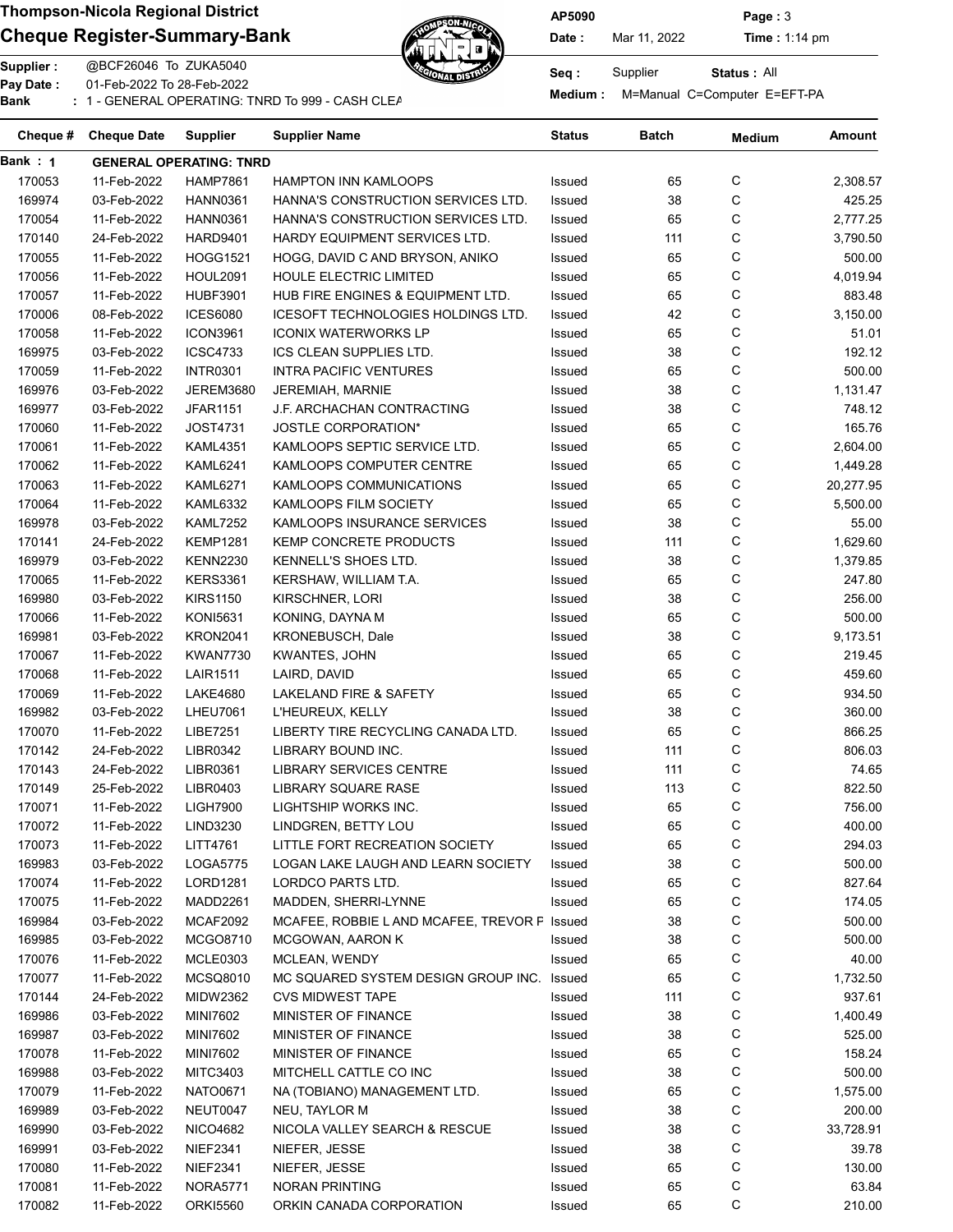### Cheque Register-Summary-Bank  $\overbrace{A}$  Date: Mar 11, 2022 Time : 1:14 pm



AP5090 Page : 4

Status : All

Supplier : @BCF26046 To ZUKA5040 Seq : Supplier : @BCF26046 To ZUKA5040 Pay Date : 01-Feb-2022 To 28-Feb-2022

Pay Date : Computer E=EFT-PA<br>Bank : 1 - GENERAL OPERATING: TNRD To 999 - CASH CLEARNING: TREARNING BANKING BANKING BANKING BANKING BANKING

| Cheque # | <b>Cheque Date</b> | Supplier                       | <b>Supplier Name</b>                        | Status | Batch | <b>Medium</b> | Amount     |
|----------|--------------------|--------------------------------|---------------------------------------------|--------|-------|---------------|------------|
| Bank : 1 |                    | <b>GENERAL OPERATING: TNRD</b> |                                             |        |       |               |            |
| 170083   | 11-Feb-2022        | <b>PACI2723</b>                | PACIFIC COASTCOM COMMUNICATIONS INC. Issued |        | 65    | С             | 499.51     |
| 170084   | 11-Feb-2022        | <b>PACI3743</b>                | PACIFIC MATTRESS RECYCLING INC.             | Issued | 65    | C             | 4,888.38   |
| 170145   | 24-Feb-2022        | <b>PENG8123</b>                | PENGUIN RANDOM HOUSE CANADA LIMITED Issued  |        | 111   | С             | 137.77     |
| 169992   | 03-Feb-2022        | PIER1090                       | PIERCE, JESSE E                             | Issued | 38    | С             | 284.40     |
| 170085   | 11-Feb-2022        | <b>PLEN2341</b>                | PLENERT, DAVE                               | Issued | 65    | C             | 230.10     |
| 170086   | 11-Feb-2022        | POLD2341                       | POLDERMAN, JAN J                            | Issued | 65    | С             | 454.76     |
| 170087   | 11-Feb-2022        | <b>PRIN1151</b>                | PRINCESS AUTO                               | Issued | 65    | С             | 152.28     |
| 169993   | 03-Feb-2022        | PROU4961                       | PROULX, HEATHER                             | Issued | 38    | С             | 300.00     |
| 170088   | 11-Feb-2022        | PROV0372                       | <b>PROVIDENT</b>                            | Issued | 65    | С             | 26,229.00  |
| 170089   | 11-Feb-2022        | <b>PYLA7120</b>                | PYLARINOS, ANDREAS J AND PYLARINOS, LI      | Issued | 65    | C             | 500.00     |
| 170090   | 11-Feb-2022        | <b>QUIN7861</b>                | QUINN, STEPHEN                              | Issued | 65    | C             | 1,188.90   |
| 170146   | 24-Feb-2022        | <b>RAIN1361</b>                | RAINCOAST DISTRIBUTION GROUP                | Issued | 111   | С             | 1,350.99   |
| 170091   | 11-Feb-2022        | RAMB8180                       | RAMBUNCTIOUS CONTRACTING                    | Issued | 65    | С             | 724.50     |
| 170092   | 11-Feb-2022        | <b>REED5022</b>                | REEDMAN, BRODIE                             | Issued | 65    | C             | 50.00      |
| 169994   | 03-Feb-2022        | <b>REMP2230</b>                | REMPEL, DEITRICH                            | Issued | 38    | C             | 18.65      |
| 170093   | 11-Feb-2022        | <b>RGHM2061</b>                | R.G.H. MECHANICAL                           | Issued | 65    | С             | 215.25     |
| 170094   | 11-Feb-2022        | RJAM5091                       | RJAMES MANAGEMENT GROUP LTD.                | Issued | 65    | С             | 385.28     |
| 170095   | 11-Feb-2022        | <b>ROCK9572</b>                | ROCKY MOUNTAIN PHOENIX                      | Issued | 65    | C             | 8,850.75   |
| 170096   | 11-Feb-2022        | <b>RODE5541</b>                | RODEN, BARBARA                              | Issued | 65    | С             | 383.00     |
| 169995   | 03-Feb-2022        | <b>ROPE7091</b>                | <b>ROPER GREYELL LLP</b>                    | Issued | 38    | С             | 9,974.72   |
|          |                    |                                | ROTHENBURGER, MEL                           |        | 65    | С             |            |
| 170097   | 11-Feb-2022        | <b>ROTH2251</b>                |                                             | Issued |       |               | 37.76      |
| 170098   | 11-Feb-2022        | <b>RUDD6351</b>                | RUDD, PAMELA                                | Issued | 65    | С             | 33.80      |
| 170099   | 11-Feb-2022        | <b>SAGE7051</b>                | SAGER, DAVID W AND KINRED, STACEY L         | Issued | 65    | С             | 500.00     |
| 170100   | 11-Feb-2022        | SAND9460                       | SANDY, JED                                  | Issued | 65    | С             | 396.00     |
| 169996   | 03-Feb-2022        | SAVA3061                       | SAVAGE, MIKE                                | Issued | 38    | С             | 20.27      |
| 170101   | 11-Feb-2022        | SAVA3061                       | SAVAGE, MIKE                                | Issued | 65    | С             | 92.83      |
| 170102   | 11-Feb-2022        | <b>SCHA2652</b>                | SCHAFFER, CAROL                             | Issued | 65    | С             | 616.54     |
| 170147   | 24-Feb-2022        | <b>SCHO4671</b>                | SCHOLASTIC CANADA LTD                       | Issued | 111   | С             | 55.25      |
| 170150   | 25-Feb-2022        | <b>SCHO6161</b>                | <b>SCHOOL DISTRICT NO 73</b>                | Issued | 113   | С             | 102.20     |
| 170103   | 11-Feb-2022        | <b>SCVC1281</b>                | SCV CONTRACTORS CORPORATION                 | Issued | 65    | С             | 68,979.25  |
| 170151   | 25-Feb-2022        | <b>SCVC1281</b>                | SCV CONTRACTORS CORPORATION                 | Issued | 113   | С             | 206,296.48 |
| 169997   | 03-Feb-2022        | <b>SIMS7190</b>                | SIMS, ROLINE                                | Issued | 38    | С             | 180.00     |
| 170104   | 11-Feb-2022        | <b>SMIT3412</b>                | SMITH, JIM                                  | Issued | 65    | С             | 127.68     |
| 170105   | 11-Feb-2022        | SPRI5632                       | SPRINGWATER FARMS LTD                       | Issued | 65    | C             | 500.00     |
| 170106   | 11-Feb-2022        | <b>STAM2361</b>                | STAMER, JOHN E. (Ward)                      | Issued | 65    | C             | 165.20     |
| 170107   | 11-Feb-2022        | <b>STRE0262</b>                | STREAMLINE ENTERPRISES LTD.                 | Issued | 65    | C             | 200.00     |
| 169998   | 03-Feb-2022        | <b>SUNP2081</b>                | SUN PEAKS MOUNTAIN RESORT MUNICIPALI        | Issued | 38    | C             | 492.52     |
| 170108   | 11-Feb-2022        | TASC6251                       | TASCO SUPPLIES LTD.                         | Issued | 65    | C             | 116.98     |
| 169999   | 03-Feb-2022        | <b>TNLC0381</b>                | TNL CATTLE & CONTRACTING                    | Issued | 38    | C             | 3,822.00   |
| 170109   | 11-Feb-2022        | <b>TOBI0265</b>                | <b>TOBIANO FAIRWAY HOMES LTD</b>            | Issued | 65    | C             | 500.00     |
| 170110   | 11-Feb-2022        | <b>TROP3650</b>                | TROPHY MOUNTAIN CONTRACTING LTD.            | Issued | 65    | C             | 20,423.53  |
| 170111   | 11-Feb-2022        | TROU771                        | <b>TROUT CREEK ENTERPRISES</b>              | Issued | 65    | C             | 500.00     |
| 170000   | 03-Feb-2022        | <b>TRUE1280</b>                | TRUE CONSTRUCTION LTD.                      | Issued | 38    | C             | 79,939.98  |
| 170148   | 24-Feb-2022        | <b>UNIT2081</b>                | UNITED LIBRARY SERVICES INC                 | Issued | 111   | C             | 3,483.97   |
| 170001   | 03-Feb-2022        | <b>UPPE7181</b>                | UPPER NICOLA BAND                           | Issued | 38    | C             | 18,000.00  |
| 170002   | 03-Feb-2022        | <b>VISU0231</b>                | VISUAL SIGNS & PRINTING                     | Issued | 38    | C             | 792.96     |
| 170112   | 11-Feb-2022        | <b>VISU0231</b>                | VISUAL SIGNS & PRINTING                     | Issued | 65    | C             | 151.20     |
| 170003   | 03-Feb-2022        | <b>WAGN2340</b>                | WAGNER, BRIAN D                             | Issued | 38    | C             | 222.02     |
| 170113   | 11-Feb-2022        | <b>WATS6161</b>                | WATSON, SALLY                               | Issued | 65    | C             | 670.00     |
| 170004   | 03-Feb-2022        | <b>WATT7461</b>                | WATTS, JAMES J AND WATTS, AMANDA J          | Issued | 38    | C             | 500.00     |
| 170114   | 11-Feb-2022        | <b>WAYN2361</b>                | WAYNES WRENCH LTD.                          | Issued | 65    | C             | 325.15     |
| 170115   | 11-Feb-2022        | <b>WESC6061</b>                | <b>WESCO DISTRIBUTION - CANADA LP</b>       | Issued | 65    | С             | 2,447.20   |
| 170116   | 11-Feb-2022        | <b>WEST2071</b>                | WESTEDGE ENGINEERING LTD.                   | Issued | 65    | С             | 11,324.25  |
| 170117   | 11-Feb-2022        | <b>WEST2348</b>                | <b>WESTERRA EQUIPMENT LP</b>                | Issued | 65    | C             | 896.00     |
| 170118   | 11-Feb-2022        | <b>WEST4401</b>                | <b>WESTKEY GRAPHICS LTD.</b>                | Issued | 65    | С             | 402.24     |